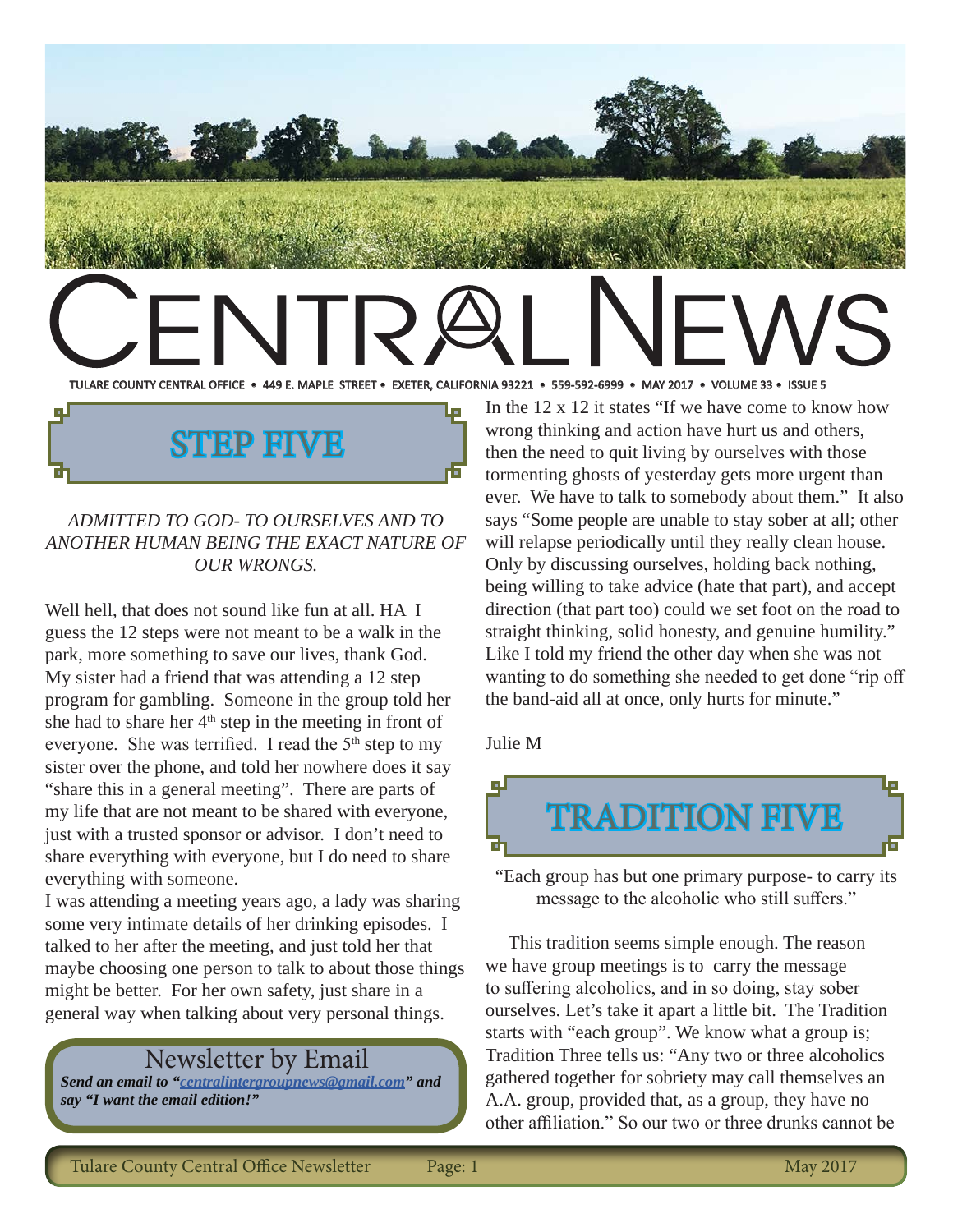allied with a particular religion, or political philosophy. The groups message has to be about recovery from alcoholism *only.* However, the long form of Tradition Five states that "Each Alcoholics Anonymous group ought to be a spiritual entity…" We must know and recognize the difference between spiritual and religious. This border can be difficult to see sometimes, given that there are references to Christian concepts in the Big Book of Alcoholics Anonymous. Even the concept of what constitutes a meeting is found in another, older book. (whenever two or more are gathered in My Name…) Tradition Five urges us to stick to our message of recovery from alcoholism through the Twelve Steps and not cross over the line to preaching any religion.

The Tradition specifies that the group is to carry "its" message to the alcoholic who still suffers, as opposed to "the" message or "A.A.'s" message. This suggests that there could be a difference. There are many different types of specialized meetings in A.A.: step studies, book studies,  $10<sup>th</sup>$  step groups, newcomer groups, speaker meetings among them. Tradition Four states that "each A.A. group should be responsible to no other authority than its own conscience." It is up to each group to decide what its message is within the framework of the suggested Twelve Steps. To ensure that the group is fulfilling its primary purpose, we are provided with a tool: The group inventory. As an individual alcoholic, I use the tool of moral inventory to clear the way for a spiritual awakening. As an A.A. group, we can use the inventory to evaluate how well we are fulfilling our primary purpose. I am a member of two groups which are presently in the inventory process. We will examine each of the Twelve Traditions, to see how well we are practicing each of these principles in our group. As individuals, we have a Tenth Step to keep us in balance each day. Periodic inventories can do the same for the group. A suggested plan for a group inventory

#### **Editors Corner:**

*Hello all! Welcome to the May 2017 edition of the Tulare Central Office Newsletter. The Central Office is looking for* 

is contained in the A.A. pamphlet, "The A.A. Group… where it all begins" The pamphlet is available at the Tulare County Central Office in Exeter, and at a cost of 10 cents, you may never find a better deal. You can look though, because the Central Office has a terrific selection of A.A. literature to meet all your recovery needs: books, chips, pamphlets, cd's and much, much more. Thanks to the Group Inventory, the Central Office now takes major credit cards, and is open on Saturdays, from 9 am to 3 pm. So be sure to stop by and see Bob H. the next time you're in Exeter. Thank you,

Mark G.

# **SPEAKER MEETINGS**

**Porterville Recovery Club Speaker Meeting** 186 W. Walnut Ave.

--------------------------------------------------------

Friday May 5th, 2017 at 8:00 PM **Speaker: - Becky L - Porterville, CA**

#### **Friday Book Study Speaker Meeting** Cross & Blackstone, Tulare Friday, May 12th, 2017 at 8:00 PM

**Speaker: - Leslie B - Modesto, CA** --------------------------------------------------------

#### **Sunday AM Breakfast, Speaker Meeting**

--------------------------------------------------------

Veterans Memorial Building 36000 Hwy 190, Springville Sunday, May 14th, 2017 at 10:15 AM (Breakfast at 8:30 to 10:00 AM) **Speaker: Cheri B - San Fernando,CA**

**The Valley Group, Speaker Meeting** The Gallery @ The Creative Center 410 E. Race Ave. Every Wednesday from 7-8 p.m. Speakers for May **May 3 - Bob K of Lancaster - 28 Years! May 10 - Marilyn N of Visalia - 28 Years! May 17 - Joe B of Visalia -34 Years! May 24 - Randy T of Bakersfield - 18 Years! May 31 - Maria F of Fresno - 21 Years!** *That's 139 years of sobriety in four simple one-hour sessions!*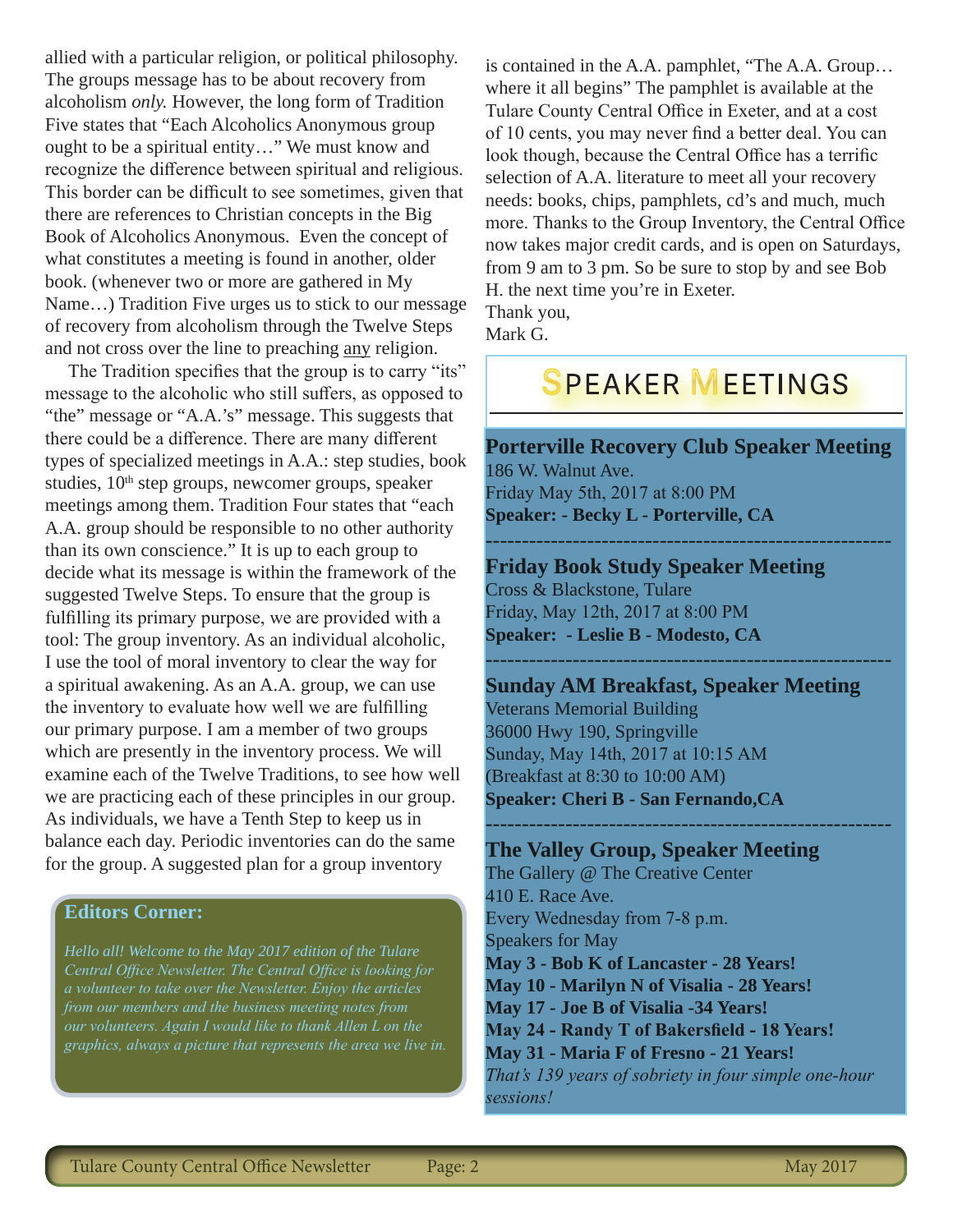# MAY AA BIRTHDAY'S Minutes: April 11, 2017

| <b>Name</b> | <b>City</b>         | <b>Years</b>   |
|-------------|---------------------|----------------|
| George L.   | Tulare              | 57             |
| Penny O.    | Dinuba              | 49             |
| Greg        | Woodlake            | 40             |
| Virginia E. | Lemoore             | 37             |
| Allen L.    | Visalia             | 36             |
| Ed A.       | Visalia             | 34             |
| Bill T.     | Exeter              | 33             |
| Joe S.      | Lindsay             | 33             |
| Jose S.     | Visalia             | 33             |
| Jesse M.    | Porterville         | 33             |
| Jesse M.    | Porterville         | 32             |
| Harry C.    | Visalia             | 31             |
| Terry W.    | Visalia             | 31             |
| Luann B.    | <b>Three Rivers</b> | 30             |
| Larry B.    | Visalia             | 29             |
| John B.     | Tulare              | 29             |
| Jeff S.     | Visalia             | 29             |
| Don S.      | Visalia             | 29             |
| Mark A.     | Tulare              | 29             |
| Sarah R.    | Visalia             | 29             |
| Dave I.     | Visalia             | 28             |
| Julie M.    | Porterville         | 28             |
| Steven M.   | Porterville         | 28             |
| Sharon Y.   | Visalia             | 28             |
| Jimmy V.    | Visalia             | 27             |
| Susan M.    | Porterville         | 27             |
| Steve D.    | Visalia             | 27             |
| Ron Mc.     | Visalia             | 26             |
| Joe S.      | Porterville         | 25             |
| Scott H.    | Visalia             | 25             |
| Melonie K.  | Visalia             | 25             |
| Wayne T.    | Visalia             | 25             |
| Gail G.     | Visalia             | 24             |
| Jerry Mc.   | Visalia             | 24             |
| Mike G.     | Visalia             | 24             |
| Mike N.     | Visalia             | 24             |
| Henry T.    | Visalia             | 24             |
| Brian C.    | Visalia             | 24             |
| Willie      | Visalia             | 24             |
| Louise G.   | Exeter              | 24             |
| Jack C.     | Woodlake            | 23             |
| Greg B.     | Tulare              | 23             |
| Manuel O.   | Tulare              | 22             |
| BOO M.      | Visalia             | 20             |
| Theresa S.  | Visalia             | 20             |
| Kathy D.    | Visalia             | 16             |
| Jim C.      | Visalia             | 16             |
| Jennifer R. | Visalia             | 14             |
| Carolyn W.  | Porterville         | 12             |
| Lucy A.     | Visalia             | 9              |
| Tim A.      | Visalia             | 7              |
| Laura D.    | Porterville         | 6              |
| William K.  | Springville         | 6              |
| Courtney R. | Tulare              | $\overline{2}$ |

#### CENTRAL SERVICE MEETING

#### **MEETING CALLED TO ORDER**: 7:00 **CENTRAL OFFICE BOARD MEMBERS PRES-ENT:** Bob H., Doug H., Stella T., Mark G. & Sheri T.

**BOARD MEMBER ABSENT:** None **SERENITY PRAYER:** Led by Doug H. **12 TRADITIONS:** Mike K. **SECRETARY REPORT:** Motion to approve – Mark G.  $2<sup>nd</sup>$  – Mike K. **BOARD OF DIRECTORS MEETING:** N/A **TREASURER REPORT/OFFICE REPORT:** Bob reported that we had an income of \$3,045.49 and expenses of \$2,532.13 for a gain of \$513.36 for this accounting period. Group contributions were very good. Sales were about average. We had our normal expenses. We collected \$129.37 from the square card sales for March. The office has been operating normally. Contributions can be made online from our website by PayPal. **WEBSITE REPORT:** Going well- 102 unique visitor. 3,085 views for Visalia page and 150 views for Springville page. **PUBLIC INFORMATION REPORT:** N/A **STEP FOR NEWSLETTER – VOLUNTEER** May Step 5 Julie M

Due to CentralinetergroupNews@gmail.com 4/20/17 June Step 6 Joe H. Due to CentralinetergoupNews@gmail.com 5/20/17

#### **TRADITION FOR NEWSLETTER-VOLUNTEER**

May Tradition 5 Mark G. Due to CentralinetergoupNews@gmail.com 4/20/17 June Tradition 6 Mark G. Due to CentralinetergoupNews@gmail.com 5/20/17 **H&I REPORT** – Zach D. No new applications on women's side. Men's facility 1 new application. Turning point- low attendance. Need new men's correctional facility coordinator, position of Tulare Co Area Chair, Secretary and Treasurer, and Pine Recovery. Come to H&I meeting on May 13th if interested! **GSO LIAISON-** None

**TUCYPAA LIAISON-** Zach D. –12<sup>th</sup> tradition and Concept 4 read. There was also a discussion for an agenda on a Clovis workshop. Funding was passed. \$28.00 was collected for Tradition 7.

.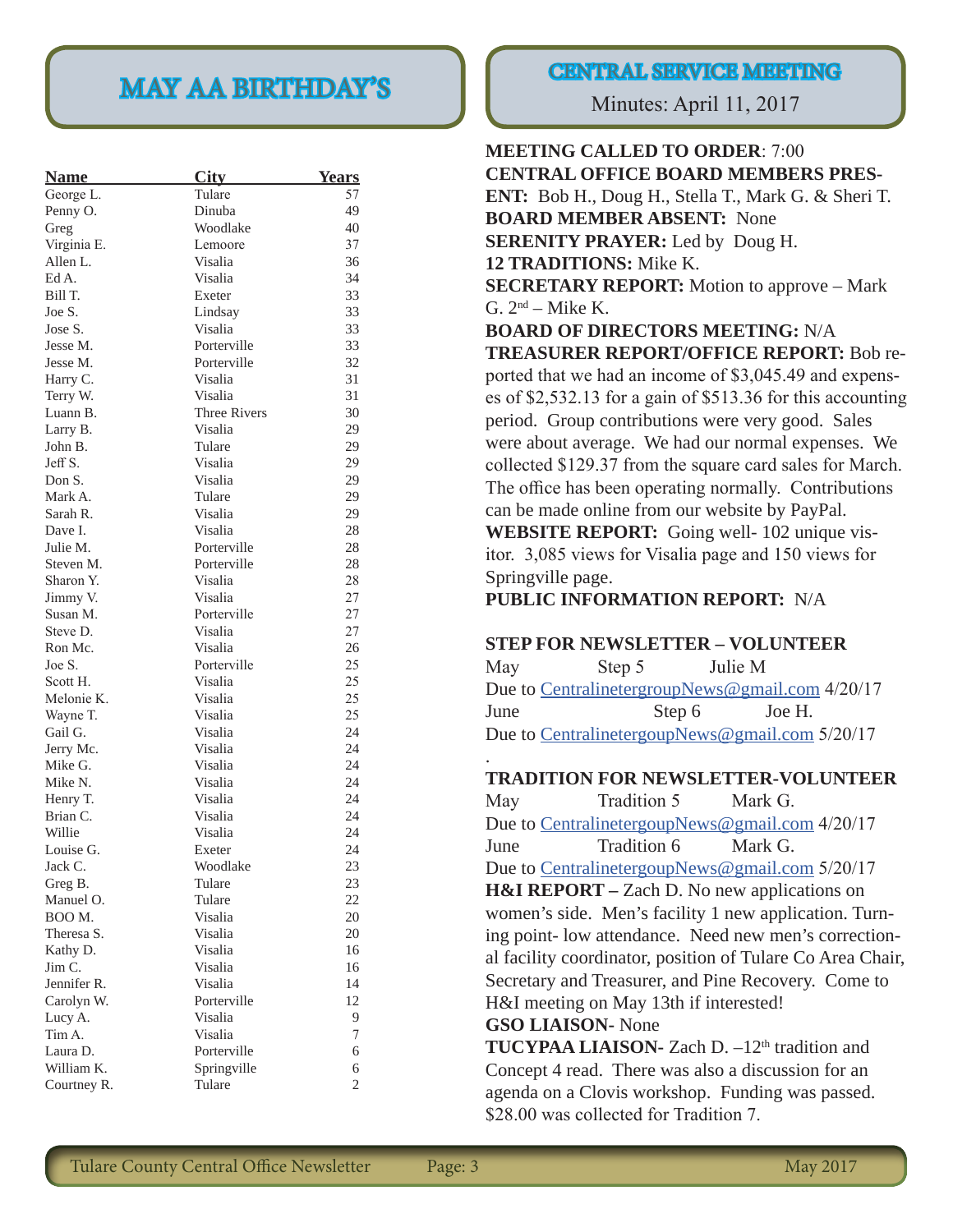#### **CSR REPORTS**

**Doug H.-Acceptance Group-**This is an open, Gay AA meeting in Porterville but everyone is welcome. We meet at the First Congregational Church at Fourth & Mill. This is a 1 hr meeting from 6-7 pm every Wednesday. The meeting has been growing; there have 20 - 25 people in attendance recently. We discuss what is going on in your sobriety today. Birthdays are celebrated on the last Wednesday of the month. Our group has been able to contribute to Central Office.

**Sandy.-The Rainbow Group-**This is an open gay AA meeting but everyone is welcome. It is held at the Kaweah Delta Rehab Facility in Visalia, in the Polar Bear room, every Saturday from 5:30 – 7:00 pm. We have a very good mix of newcomers and long timers coming from Fresno, Kings and Tulare counties. We hand out newcomer packets and AA Big Books free to newcomers. Court/Program cards are signed. Each meeting is a chip meeting and birthdays/anniversaries are celebrated on the last Saturday of each month with a delicious cake. We close the meeting with the "Responsibility Declaration.

**Mark G.-Valley Group-**The Valley Group presents a speaker meeting each Wednesday night at the Creative Center in Visalia. This is located at Race and Santa Fe, next to the Ice House Theater. This one-hour, weekly meeting features a single speaker sharing his or her unique message of recovery. Speakers are from communities throughout the central valley. It is an open meeting with an average attendance of 120 people. Court cards are accepted. Start your winning streak with us.

**Carolyn W.-Springville Speaker Breakfast-**We meet on the 2nd Sunday of each month at the Veteran's Memorial Building in Springville. Breakfast is served between 8 and 10 am. and costs \$5.00. We usually serve around 65-80 breakfasts. The meeting starts at 10:15 with a 10 minute speaker. The main speaker starts around 11 am. Our Speaker for March is Kat H. from Fresno. Good food and great fellowship. Come and join us! We need a new treasurer.

**Julie M - Springville Gut Level Group-**We meet from 7 – 8:30 at the Lighthouse Chapel every Thursday night. This is an open meeting and all are welcome. We do ask if you are not an alcoholic that you please do not share-you are more than welcome to listen. Birthdays are celebrated the last meeting of the month-we meet for dinner before and cake after. Great mix of old and

new sobriety.

**Rae Ann B.-Tues Women's Amity Group**– This is a closed women's meeting on Tuesday from 6:30 – 8pm. We meet at Trinity Christian Church, 6400 W. Walnut Rd. Rm 10. We discuss a topic related to alcoholism every week and the last week is a birthday meeting. The 3rd Tuesday is our business meeting after the regular meeting. We average 20-30 women from newcomers to long-timers sharing their experience, strength and hope. There is a no host dinner at Amigos at 5pm for fun and fellowship!

**Stella T - Women's Changes-** This is an open women's meeting each Tuesday evening at 7 pm at the Church of the Nazarene, 2005 W Olive St. in the Hope Room. This is a 1 hour meeting. A chairperson reads from AA approved materials and shares from their personal experience as it relates to the reading. The meeting is then open for discussion. Our business meeting is held the  $3<sup>rd</sup>$  Tuesday of the month during the final 15 min of the regular meeting. We celebrate AA birthdays on the last Tuesday of the month with either a potluck or a restaurant gathering before the meeting. Cake is served following the birthday mtg.

**Jonathan T – Tulare Unit Young People –** We meet every Saturday evening at 7:30 located at 220 W. Tulare ave. for a young people's AA meeting. It's an open meeting where everyone is welcome! Please come and join us! Chip meeting and great fellowship.

**Blake-Sunday Night Serenity Seekers –** We meet on Sundays at 7:30 – 9:00 pm in the Serenity Center on 117 Locust Street. We have a speaker followed by open discussion. We don't celebrate birthdays or hand out chips. We have a good mix of old timers and newcomers. Between 20 and 25 attendees each week.

**Mike K-Sunday AM Serenity Seekers** – Our group meets every Sunday morning at the Visalia Alano Club from 10:00-11:30AM. It is an open meeting. We celebrate birthdays on the last Sunday of each month. We have regularly 20-30 members attending. We have many long time members and always welcome new members graciously. Court cards are signed at the meetings. Business meetings are on the first Sunday of the month at 9:30 AM.

**Zach D-The Young & Restless Meeting**-We meet every Wed at 7 pm at 117 S. Locust St in Visalia. This meeting is a chair and participation meeting. The chairperson reads "Daily Reflections" at the start of the meeting. Chips are passed out every week, also birth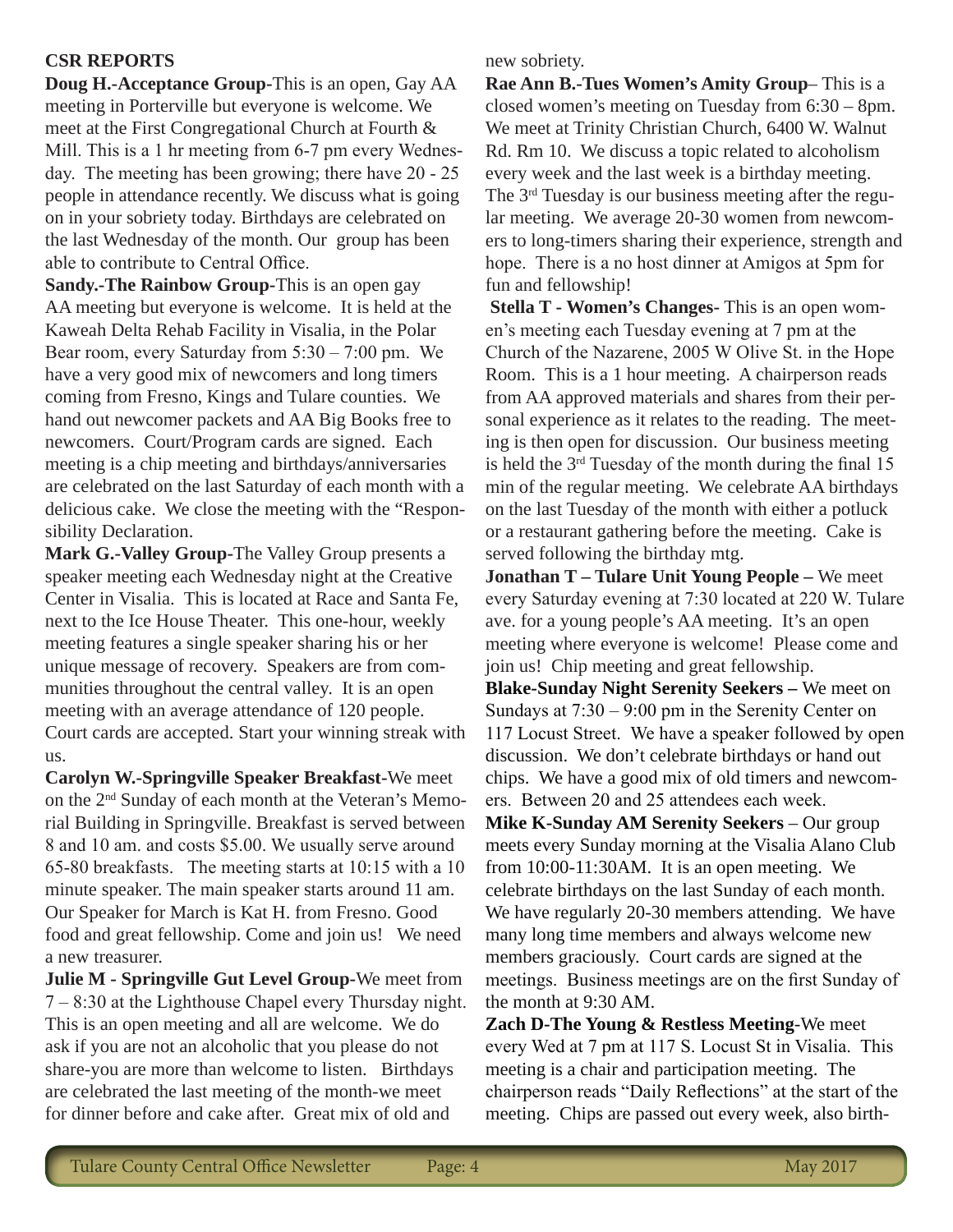days are celebrated weekly. Chapter 5 & the 12 Traditions are read at the beginning of the meeting and it ends with A Vision for You. This is a meeting primarily for young people in AA but all are welcome to attend. We also play spin the bottle!

**Zach D-RSVP (Porterville Young People)-** We meet every Friday from 6:30-7:30pm at the First Congregational Church located at 165 E Mill Street. A chair- person reads from selected AA literature followed by any AA members celebrating a sobriety birthday in the week prior to the meeting. AA members are chosen to share using the popcorn (tag) method. The last Friday of the month, after the meeting, we celebrate monthly birthdays at a select restaurant. Monthly business meetings are held on the 3rd Friday of the month. This meeting is primarily for young people in AA but all are welcome to attend.

**Alfonso P.-Bill and Friends-**This is a closed AA book study that meets every Friday from 12 to 1 pm at the 210 restaurant on Center St. We offer books and literature. We practice and live principles before personalities.

**Alfonso P.-Dr. Bob and Friends-**This is a closed AA book study that meets every Wed and Thurs night from 7-8 pm at 1804 N. Court St. in Visalia. We offer serious AA recovery.

Alfonso P-The Forgiveness Group - This is a closed meeting. We meet on Tues & Thurs from 10am – 11am. We meet at the Bethlehem Center, 1603 Dinuba Blvd., the corner of Houston & Dinuba Blvd. New time same days.

**Ken I.-Bridge Street Drunks (Only) –** At Bridge street we have meetings morning, noon and night. Enjoy great fellowship with really smart and good looking people that also happen to be sober. A person reads from selected AA literature and the group shares on that topic. Business meeting is 2nd Saturday and Birthdays are last Saturday.

**Jonathan T. –Monday Mens Stag -** We meet every Monday night at 7:30 for a closed AA men' meeting at the PPAV Hall 820 E. Main street in Visalia. We celebrate birthdays at the end of the month and have our business meeting on the first Monday of the month. 25-30 people in attendance. Please join us, newcomers welcome! Lots of experience, strength and hope shared. **Joe H.- Friday Foundation Group –**Welcome one and all every 2nd, 3rd and 4th Friday of the month for a closed "Big" book study meeting. We are located at the center for Spiritual Living on the corner of Locust and Ace-

quia in Visalia. We open with the "Set aside prayer" and close with the "Responsibility Declaration". Entry is in the West rear door by the parking structure. The address is 117 South Locust St. It's an hour long book study. We sign court cards and hope to see you there. **Frances – Women's 12 X 12 Study Group -** The Saturday morning Women's AA 12X12 meeting is a closed AA meeting that occurs Saturday morning at 9am – 10am. We meet at Christ Lutheran Church on Tulare Street and Demaree in Visalia. Each week we read a step or tradition for the 12X12 and then discuss it. We sign court cards and celebrate birthdays weekly. The last Saturday of the month we have an "Ask the Basket" meeting where we discuss questions about AA and recovery. We hold our business meeting at 10am on the last Saturday of the month. We donate to AA at all levels. This is a great opportunity to meet women in recovery and learn tools for sobriety and living life on life's terms.

#### **OLD BUSINESS**

- **1. Central Office Inventory:**
	- **a. Last 2 questions on inventory bring to groups and discuss May 9th.**
- **2. Golf Tournament:** 
	- **a. May 21, 2017- your group should have flyers or call Central Office for more info.**

#### **NEW BUSINESS**

- **1. New Year's Party**
	- **a. Located in Lindsey and catering or members bringing food was discussed.**

#### **2. Annual Picnic – June 10, 2017 –**

- a. Joe will buy the food
- b. We need person for baskets: This person has to be at the picnic early to write descriptions on each basket describing who they are from and brief description of basket contents or theme. (Lori P?)
- c. Mark will MC
- d. Picnic planning committee will meet at Central Office May 9<sup>th</sup> at 6:30
- e. Discussion of a speaker to talk about significance of founders day.

#### **3. Central Office Inventory Saturday report:**

a. April 1<sup>st</sup> Saturday opened: No one came into the building and there was 1 phone call which was the wrong number. 2<sup>nd</sup> Saturday opened 1 person came in for a

Tulare County Central Office Newsletter Page: 5 May 2017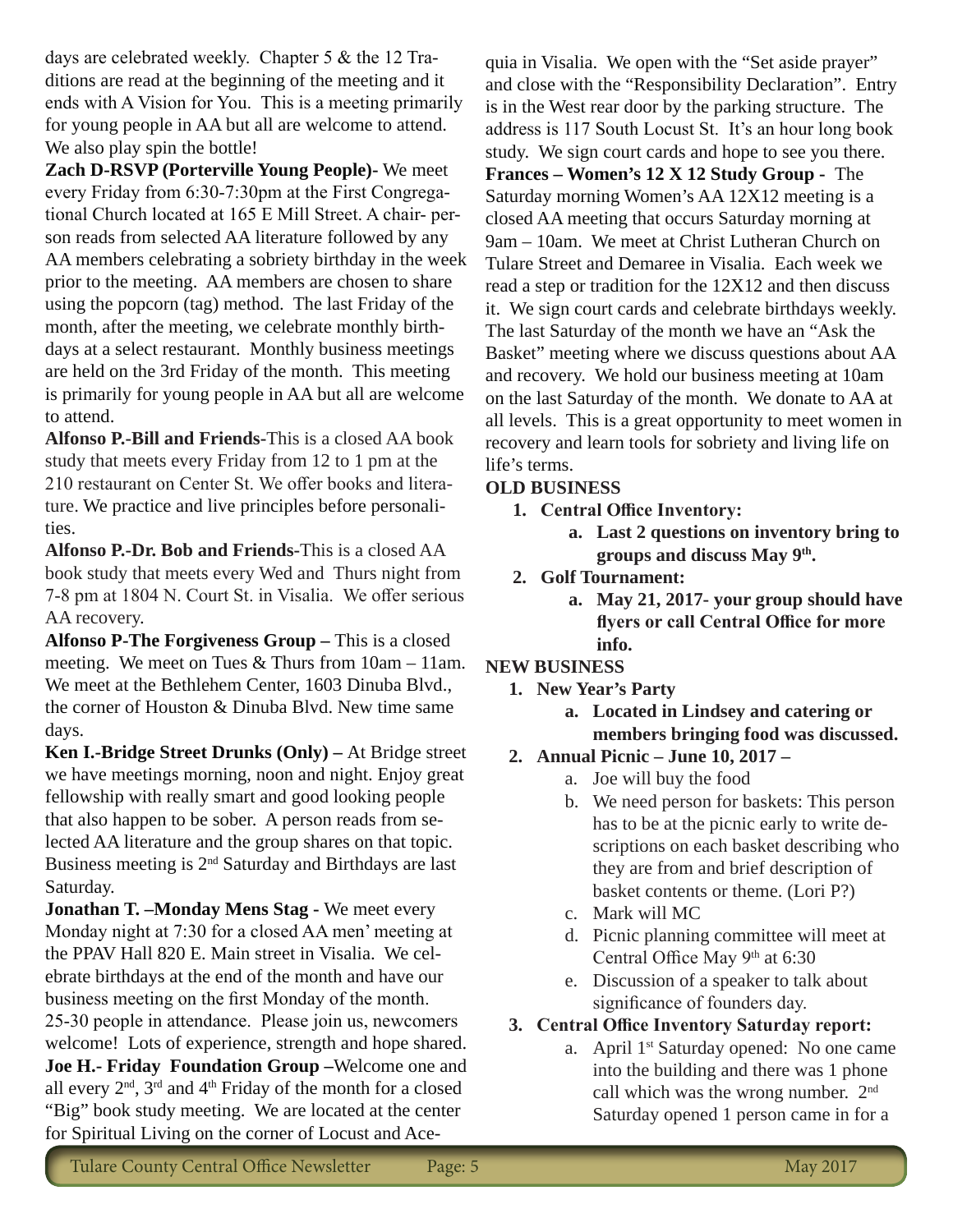sale of \$2.16 and 1 phone call was received.

- b. Mark brought up that the Central Office new hours is a trial time for further discussion before any permanent office hours are changed. Doug stated that the flyers were recently printed that will get the word out to the groups and we should revisit the hours in 90 days for further discussion.
- 4. Mark G. brought up the discussion on having more individuals represent the groups and missing groups without CSR's- please share the word. Also, if your group doesn't have a CSR at this time Secretaries can serve in this position.

#### **5. Birthday Club:**

a. Birthday Club flyers were distributed and the suggestion for CSR's was made that they could announce this Birthday Club offering at their meetings and members could go online and use PayPal.

#### **SEVENTH TRADITION: \$67.00**

**ANNOUNCEMENTS: Central Valley 5th Annual Round-Up is April 29-30th Tucypaa 3rd Sunday of every month – Alano Club is starting 12/12 book study at 5:30.**

**MEETING ADJOURNED: 7:50PM** Sheri T.

# CENTRALNEWS

#### EDITORIAL POLICY

Central News is a monthly newsletter of the Tulare County Central Office of Alcoholics Anonymous located at 449 E. Maple, Exeter, Ca. 93221. It is about, by and for the members of the AA Fellowship. Opinions expressed herein are not to be attributed to the AA organization as a whole, nor does publication of information imply any endorsement by either AA or the Tulare County Central Office. **Exception:***Quotations and artwork from AA books or pamphlets are reprinted with permission from AA World Services, Inc., or AA Grapevine, Inc.*Contributions from AA members are encouraged and welcomed! These will be reprinted as space permits. Send contributions to centralintergroupnews@gmail.com. *-Tim H*

#### SERVICE MEETINGS AND ADDRESSES

#### SERVICE MEETINGS

GSR Meeting at Central Office 449 E. Maple St., Exeter, CA Wednesday, May 3, 2017 at 7:00 PM

CSR Meeting at Central Office 449 E. Maple St., Exeter, CA Tuesday, May 9, 2017 at 7:00 PM Picnic Planning Meeting 6:00 PM

H&I Meeting at Alano Club Visalia Alano Club, 1311 W. Murray Saturday, May 13, 2017 at 9:00 am *2nd Saturday of odd months.*

#### SERVICE ADDRESSES

Tulare County Central Office 449 E. Maple St.. Exeter, CA 93221

District 47, C.N.I.A. P.O. Box 273 Exeter, CA 93221

CNIA Treasurer PO Box 161712 Sacramento, CA 95816-1712

General Service Office PO Box 459, Grand Central Station New York, NY 10163

### DISTRICT 47 MEETING

MINUTES: April 5, 2017

**District 47 Meeting Minutes April 5, 2017 \*A copy of each month's minutes with written reports are in the District 47 binder housed at Central Office.**

**Meeting Called to Order:** 7:00 p.m. by District Committee Member Josh F.

**Committee: Josh F.** DCM/ **Greg G**., District Treasurer/ **Cheryl H., D-47 Recording Secretary/ and GSR for the 2<sup>nd</sup> Sunday Speaker** Breakfast Group of Springville. **Zack D.**, Tulare County Young Peoples AA and H&I.

**Pat J.,** Alt DCM/ and GSR of Springville Monday Night Book Study; **Nick V**., GSR for Rainbow Group; **Allen L.,** GSR for Visalia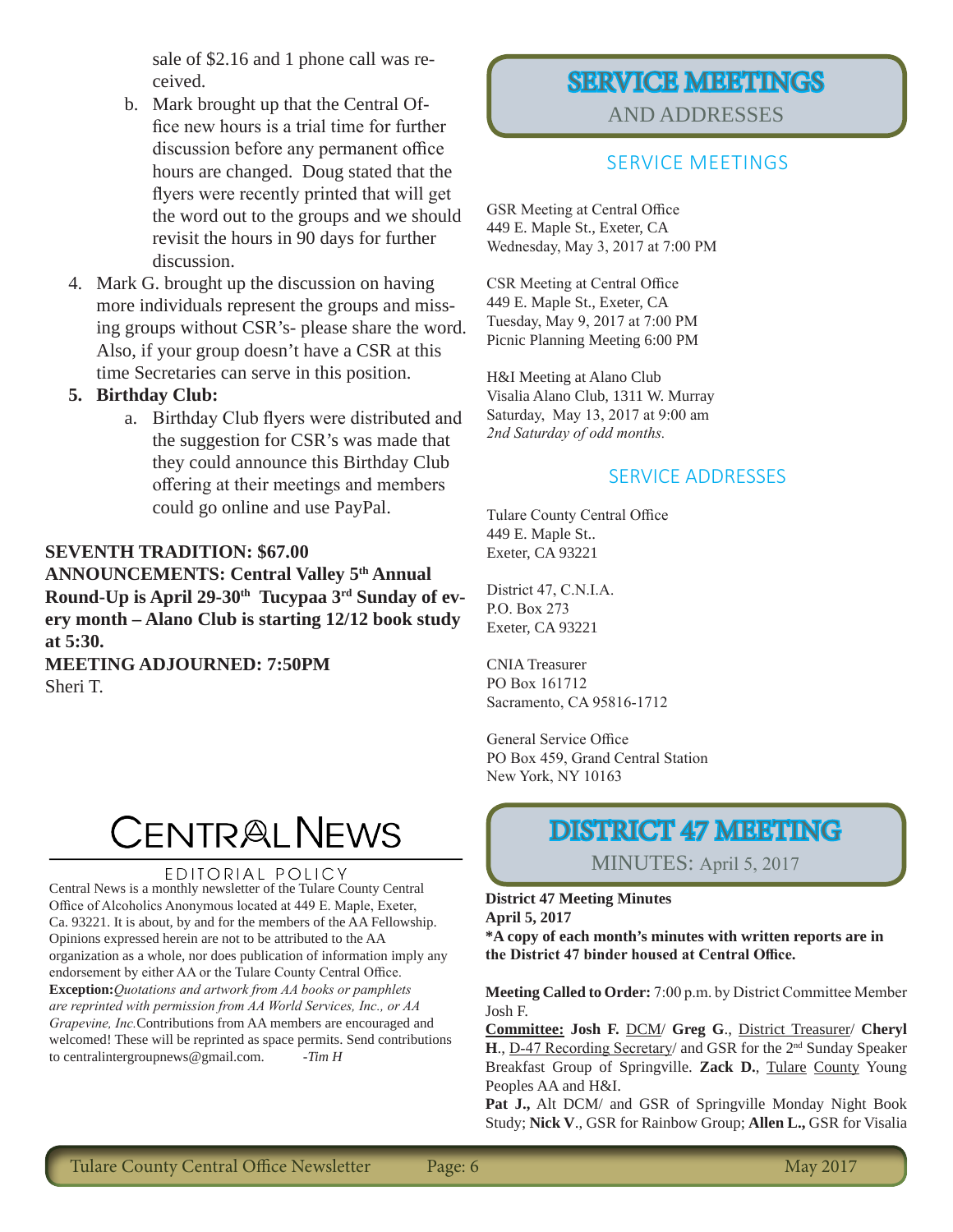AM Sunday Serenity Seekers AA Group; **Dean J.,** GSR of Visalia Young Peoples Group; **Don H**., (Absent) GSR of Bridge Street Drunks Group;

The Serenity Prayer and the GSR Preamble were recited by all present.

**Twelve Traditions: Zack D. Twelve Concepts: Josh F. Concept 4; …voting representation….**

**Approval of Minutes:** MSP for approval of minutes for the March 2017 D-47 meeting.

**Treasurer's Report –** Greg reported for March and April. Ending Balance \$1,046.86.

**CSO Report –** Alt DCM did not attend meeting, however, she read the Central Office newsletter minutes.

**TUCYPAA** - Zach reports the monthly committee meetings are held on the third Sunday of the month. Please contact Hannah for time and location. Hannah's number is 559 359-1710.

**DCM Report** – **Josh F.** ACM was short meeting due to area officers tired from PRAASA. Agenda topic workshop held March 26 in Clovis was attended by Pat J., Josh F., and Allen L. Josh said the presenters were well informed. Pre-Conference Assembly will be held April 9 and 10. Post Conference Assembly will be held in Yuba City May 20, 21<sup>st</sup>.

**GSR Reports – Pat J.** Springville Monday Night Book Study; *We meet Mondays 7-8pm at Lighthouse Chapel in Springville. We are currently studying the Big Book. This is an open meeting. Our business meeting is the last Monday of each month. Birthdays are held as they occur. Come and join us.;* **Dean J**. Visalia Young People Young and Restless; *The Young and Restless meeting continues to grow in unity, strength and numbers. With the recent creation of "TUCYPAA" (Tulare County Young People in AA), we are truly trudging the road to happy destiny and leaving a trail behind us for others to follow. Check us out every Wednesday, 7:00 PM at 117 S. Locust in Visalia. We play 'spin the bottle'.* **Nick V.** Visalia Rainbow Group; *The Rainbow Group continues to shine bright. LGBT meeting with lots of allies. All welcome, chips weekly. Birthdays celebrated last Saturday of the month. Cards signed. Sponsorship available. Coffee and sweets too. Join us.* **Allen L.** Visalia Sunday Serenity Seekers AM; *We have recently moved to the Visalia Alano Club. WE meet at 10am on Sunday mornings. We celebrate birthdays with cake on the last Sunday of every month. We celebrate with chips every Sunday. We are a topic discussion meeting with a good mix of oldtimers and newer members. We regularly contribute to all AA entities.*  **Cheryl H.** Springville 2nd Sunday Breakfast Speaker Meeting; *Hot coffee and fabulous food capped by awesome speakers! \$5.00 for breakfast, we start serving about 8am. Speaker meeting starts at 10, we are out of there by noon. Get outta bed and join us at the vortex of Tulare County spirituality!*

**OLD BUSINESS:** Agenda topics; considerable informational discussion centered around young people movement. YPAA is an institution, check it out online…YPAA.

**NEW BUSINESS**: Post Conference Assembly to be held in Yuba City, May 20 and 21st

7th **Tradition:** \$ 28.00 The meeting closed with the *Declaration of Unity and the Responsibility Declaration* at 7:59 pm. Respectfully submitted, Cheryl H.

## INDIVIDUAL CONTRIBUTIONS

3/21/17 - 4/20/17

#### **Birthday Club**

| Cheryl H. | Springville | 37 |
|-----------|-------------|----|
| Bill H.   | Visalia     | 12 |
| Steven S. | Visalia     | 6  |
| Alice S.  | Tulare      |    |

#### **Individual Contributions**

| Anonymous  |  |
|------------|--|
| Alice S.   |  |
| Bill H.    |  |
| Jim K.     |  |
| Shannon S. |  |

**Newsletter Contributions**

None

#### **Memorial Contribution**

None

# CENTRAL OFFICE CONTACTS

3/21/17 - 4/20/17

Answering Service Calls 1 AA Members 8 Court Ref/Info 9 Meeting Information 11  $H & I$  1 Alanon & Alateen Information 3 Info. re Recovery Homes 0 Schedules & Info-Mailed & Faxed 0 Bridging The Gap 0 Other 12 Step Programs 2 Visitors to Office 39 Literature Sales 13 Specialty Sales 20 Churches & Schools 0 General Information 11 Prospective Members 0 Twelve Step Calls 0 E-Mail Contacts 10 Spanish Contact 1 \_\_\_\_\_\_\_\_\_\_\_\_\_\_\_\_\_\_\_\_\_\_\_\_\_\_\_\_\_\_\_\_\_\_\_\_\_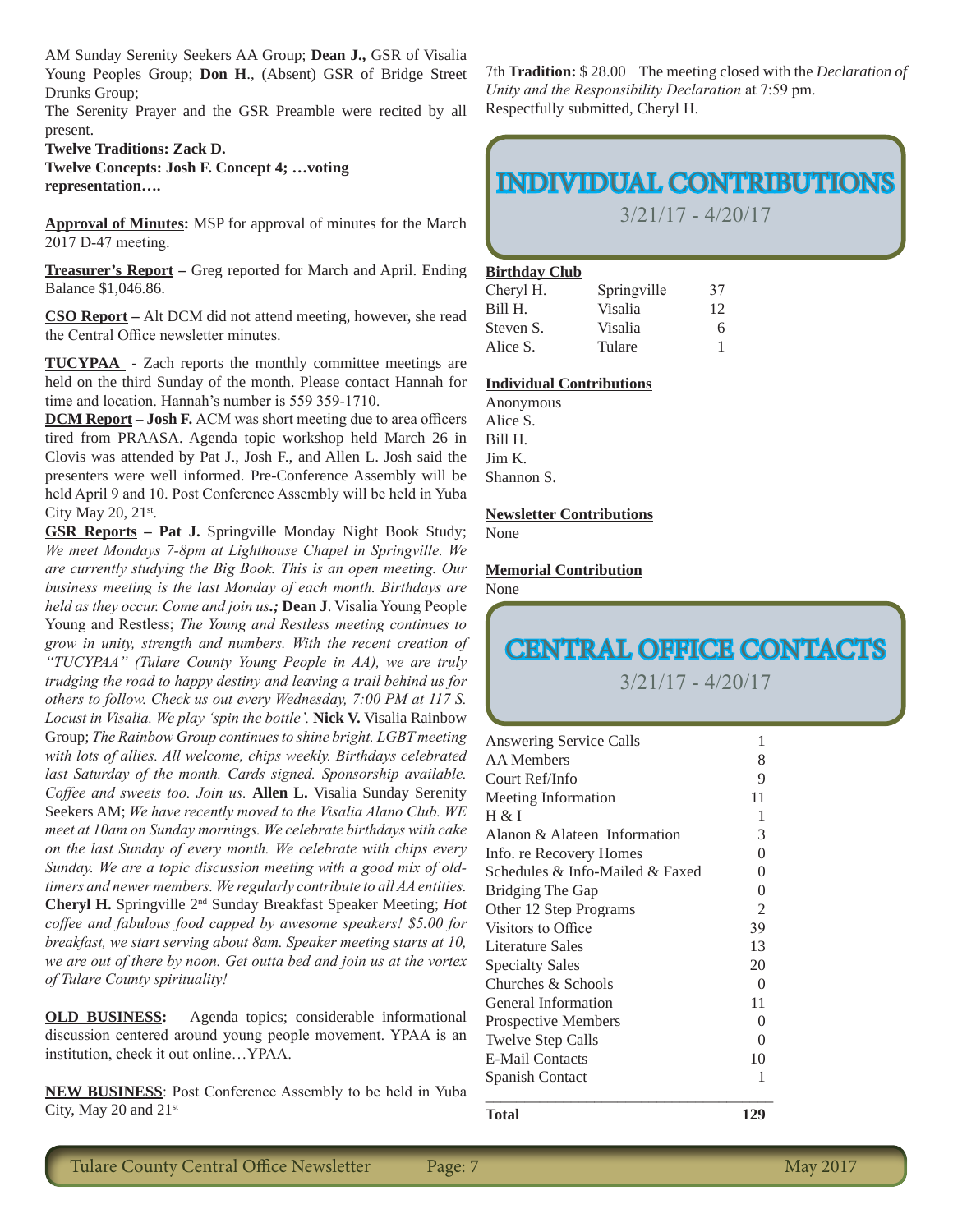# GROUP CONTRIBUTIONS

3/21/17 - 4/20/17

|                                                   | <u>Month</u>  | YTD           |
|---------------------------------------------------|---------------|---------------|
| <b>ABC</b> Group                                  |               | 0.00          |
| Alpha-Wed-Tulare                                  |               | 0.00          |
| Attitude Modification-210                         |               | 390.00        |
| Bills & Friends                                   |               | 0.00          |
| Back to the 40's                                  |               | 0.00          |
| <b>Breath of Fresh Air</b>                        |               | 0.00          |
| Bridge St. "Drunks Only"                          | 376.94        | 1,274.51      |
| Civic Center Grp.                                 |               | 0.00          |
| Clodbusters-Tulare                                |               | 200.00        |
| Crossroads-Tulare                                 |               | 0.00          |
| CSO Meeting                                       | 67.00         | 307.00        |
| Dinuba Grp                                        |               | 40.00         |
| District 47                                       |               | 400.00        |
| Dr. Bob & Friends                                 |               | 25.00         |
| <b>Exeter-Quiet Trails</b>                        |               | 0.00          |
| Exeter Sun Afternoon                              |               | 160.00        |
| <b>Foundation Group</b>                           |               | 62.00         |
| Freedom Fellowship                                |               | 172.80        |
| Fri. Night BB Study Grp.                          |               | 0.00          |
| No. Cal H&I                                       | 287.25        | 287.25        |
| Message of Hope                                   |               | 0.00          |
| Monday Men's Mtg.                                 |               | 114.00        |
| Monday Night Live                                 |               | 0.00          |
| Mid Valley-Tulare                                 |               | 0.00          |
| Mon Book Study-S'ville                            |               | 93.00         |
| Mon Lit Study-Visalia                             |               | 0.00<br>0.00  |
| Monday Meditation-Visalia<br>Mon Men's Book Study |               | 0.00          |
| Nooners Group-Visalia                             |               | 0.00          |
| Pine Recovery AA Mtg                              |               | 42.75         |
| Porterville Young People                          |               | 20.00         |
| Practicing The Pinciples                          |               | 92.15         |
| <b>Rainbow Group</b>                              |               | 89.00         |
| Rule 62-Visalia                                   |               | 100.00        |
| <b>Serenity Junction-Tulare</b>                   |               | 0.00          |
| Serenity Seekers AM-Visalia 200.00                |               | 400.00        |
| Soberfest Groups                                  |               | 0.00          |
| Wed. Sobriety Celebration                         |               | 70.00         |
| Springville Gut Level                             | 285.00        | 615.48        |
| Sun Bkfst Spkr Mtg                                |               | 540.00        |
| <b>Sun PM Serenity Seekers</b>                    |               | 0.00          |
| Tulare Young People                               | 10.00         | 10.00         |
| Tulare Fri. Book Study                            |               | 0.00          |
| Tulare 2nd Fri Spkr Mtg                           |               | 0.00          |
| Tulare Tuesday Night                              |               | 0.00          |
| Tulare Sunday Night                               |               | 200.00        |
| Tues. Men's-P'ville                               | 60.00         | 120.00        |
| Tues. Noon Rec. Club                              |               | 0.00          |
| Three Rivers-Monday                               |               | 90.00         |
| Valley Group                                      |               | 125.00        |
| Valley Speaker Series                             |               | 0.00          |
| Wed. Acceptance, P'ville                          |               | 300.00        |
| Weekend Attitude Adj.                             |               | 50.00         |
| Women's Amity-Visalia                             |               | 249.96        |
| Women's Changes-P'ville                           |               | 150.00        |
| Women's Fri. Night-P'ville                        |               | 0.00          |
| Women's Sat AM 12x12                              | <u>165.60</u> | <u>165.00</u> |
| <b>Total</b>                                      | 1,451.79      | 7,003.50      |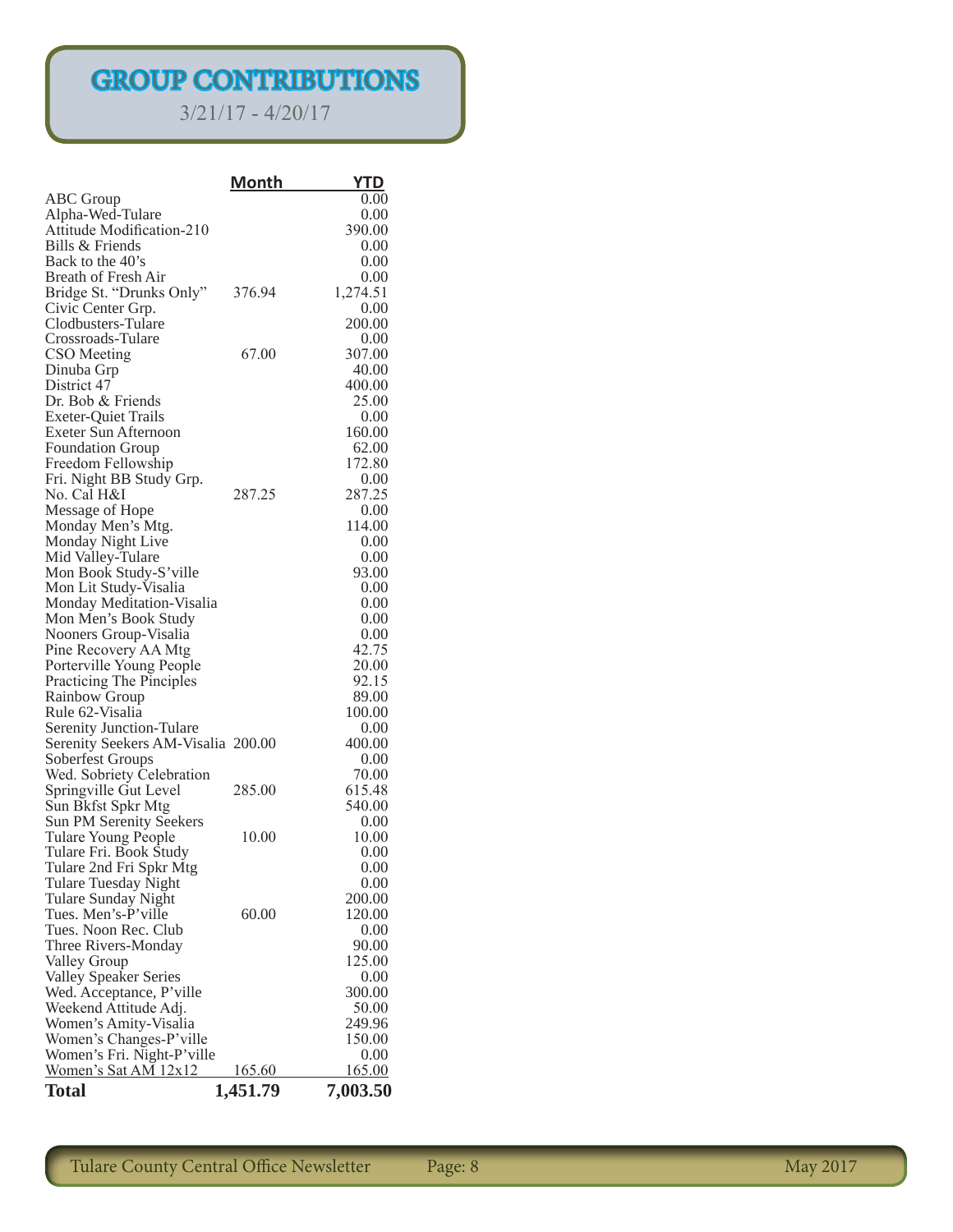#### **TULARE COUNTY CENTRAL OFFICE**

Income & Expense Statement 3/21/2017 THROUGH 4/20/2017

| <b>INCOME</b>           | <b>MONTHYEAR TO DATE</b> |             |
|-------------------------|--------------------------|-------------|
| <b>B.Day Club</b>       | 56.00                    | 237.00      |
| CD & Tape Cont.         | 0.00                     | 0.00        |
| Group Cont.             | 1,451.79                 | 7,003.50    |
| Indiv Cont              | 455.84                   | 3,481.42    |
| Lit. Sales              | 588.51                   | 2,133.11    |
| Memorial Cont.          | 0.00                     | 0.00        |
| Misc.                   | 0.00                     | 0.00        |
| Newsletter Contribution | 0.00                     | 0.00        |
| $S \& H$                | 2.50                     | 7.50        |
| Sales Tax               | 56.89                    | 262.16      |
| Spec. Events            | 0.00                     | 4,714.00    |
| Spec. Items             | 401.35                   | 1,641.00    |
| <b>TOTAL</b>            | \$3,012.88               | \$19,479.69 |

| <b>EXPENSES</b>                       | <b>MONTH</b> | <b>YEAR TO DATE</b> |
|---------------------------------------|--------------|---------------------|
| Ans. Serv.                            | 40.00        | 160.00              |
| Fees-Taxes                            | 25.00        | 25.00               |
| Insurance                             | 0.00         | 550.00              |
| Lit. Costs                            | 0.00         | 1,898.74            |
| PI-CPC Expense                        | 0.00         | 0.00                |
| Misc Expense                          | 0.00         | 0.00                |
| <b>Newsletter Cost</b>                | 0.00         | 0.00                |
| Office Exp                            | 0.00         | 566.39              |
| Office Equip.& Maint                  | 0.00         | 0.00                |
| Phone & ISP                           | 179.38       | 717.66              |
| Postage                               | 5.34         | 57.55               |
| <b>Employee Taxes</b>                 | 0.00         | 1,124.12            |
| Rent                                  | 525.00       | 2,100.00            |
| Salary                                | 1,415.64     | 6,028.01            |
| Sales Tax-Paid                        | 0.00         | 0.00                |
| Security System                       | 0.00         | 142.66              |
| Spec. Events                          | 0.00         | 1,589.15            |
| Spec. Items                           | 266.90       | 635.58              |
| Card Charge                           | 6.53         | 23.66               |
| <b>Utilities</b>                      | 94.69        | 391.52              |
| Website                               | 0.00         | 35.70               |
| <b>TOTAL</b>                          | \$2,558.48   | 16,045.74           |
| Net Gain(Loss)                        | \$454.39     | \$3,433.95          |
| BEGINNING TOTAL ACCOUNT BALANCES:     |              | \$15,369.19         |
| <b>ENDING TOTAL ACCOUNT BALANCES:</b> |              | \$15,828.69         |

# Upcoming Events!!

Sunday May 21, 2017 TCCO Golf Tournament Tulare Golf Course - Tulare, Ca

 $\frac{1}{2}$ 

Saturday June 10, 2017 Tulare County Central Office FOUNDERS DAY PICNIC Mooney Grove Park Visalia, Ca. Arbor #9

 $\frac{1}{2}$ *(See Flyers attached) Have an event? Send an email to*: email centralintergroupnews@gmail.com

> email to: centralintergroupnews@gmail.com This space available email to: centralintergroupnews@gmail.com Fhis space available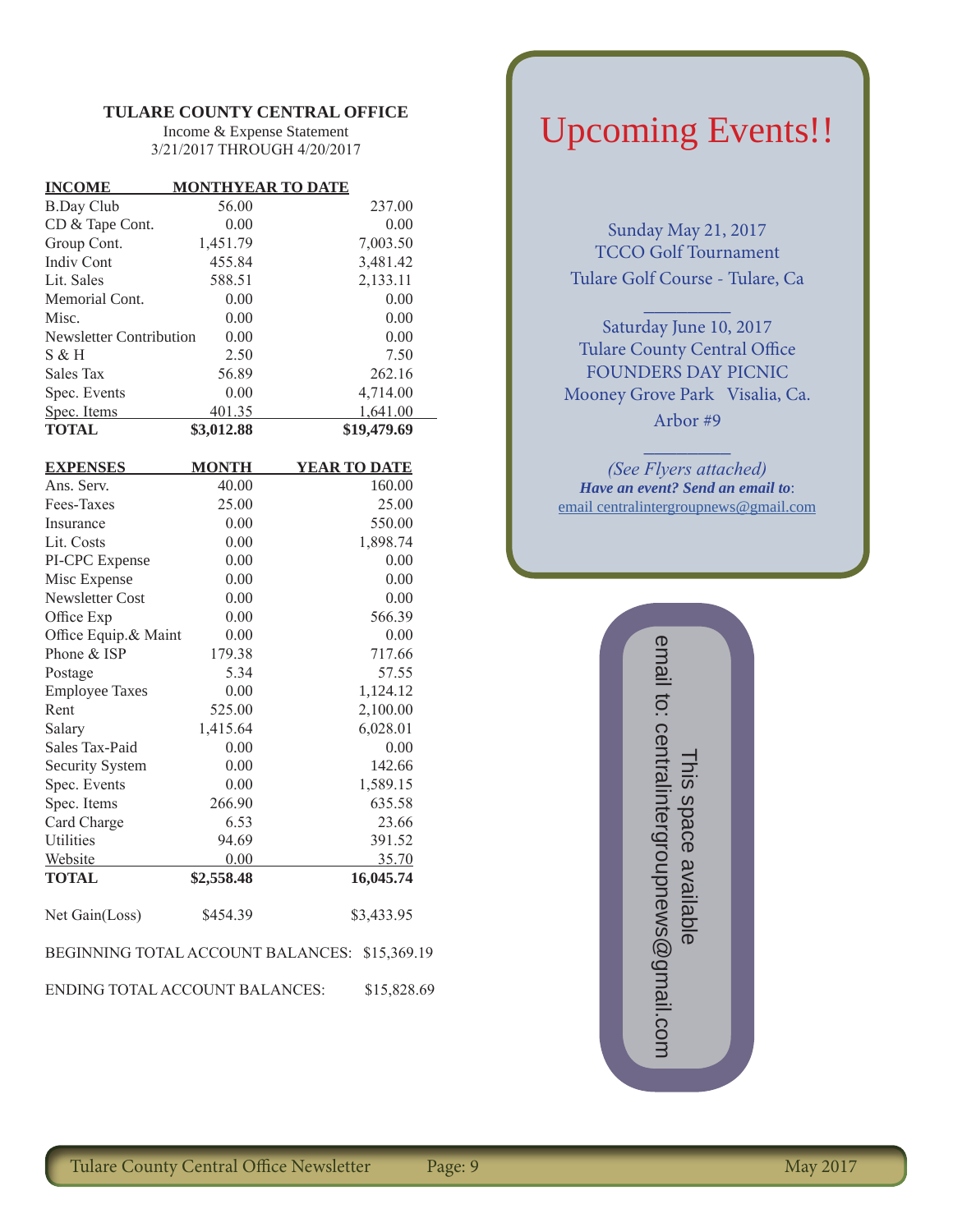# **Tulare County Central Office Founders Day Picnic**



# **SATURDAY - JUNE 10, 2017 MOONEY GROVE PARK - VISALIA - ARBOR #9**

SPEAKER: LOTI P. FROM Fresno, Calif.<br>Lunch Served From 11 AM To 12:30 PM LUNCH: Adults: \$5.00/Kids Under 12: \$1.00<br>Hamburgers, Hot Dogs, Side Dishes, Desserts & Free Coffee Come Early for Setup at 8:00 AM - Picnic Starts at 9 AM - Speaker at 1 PM